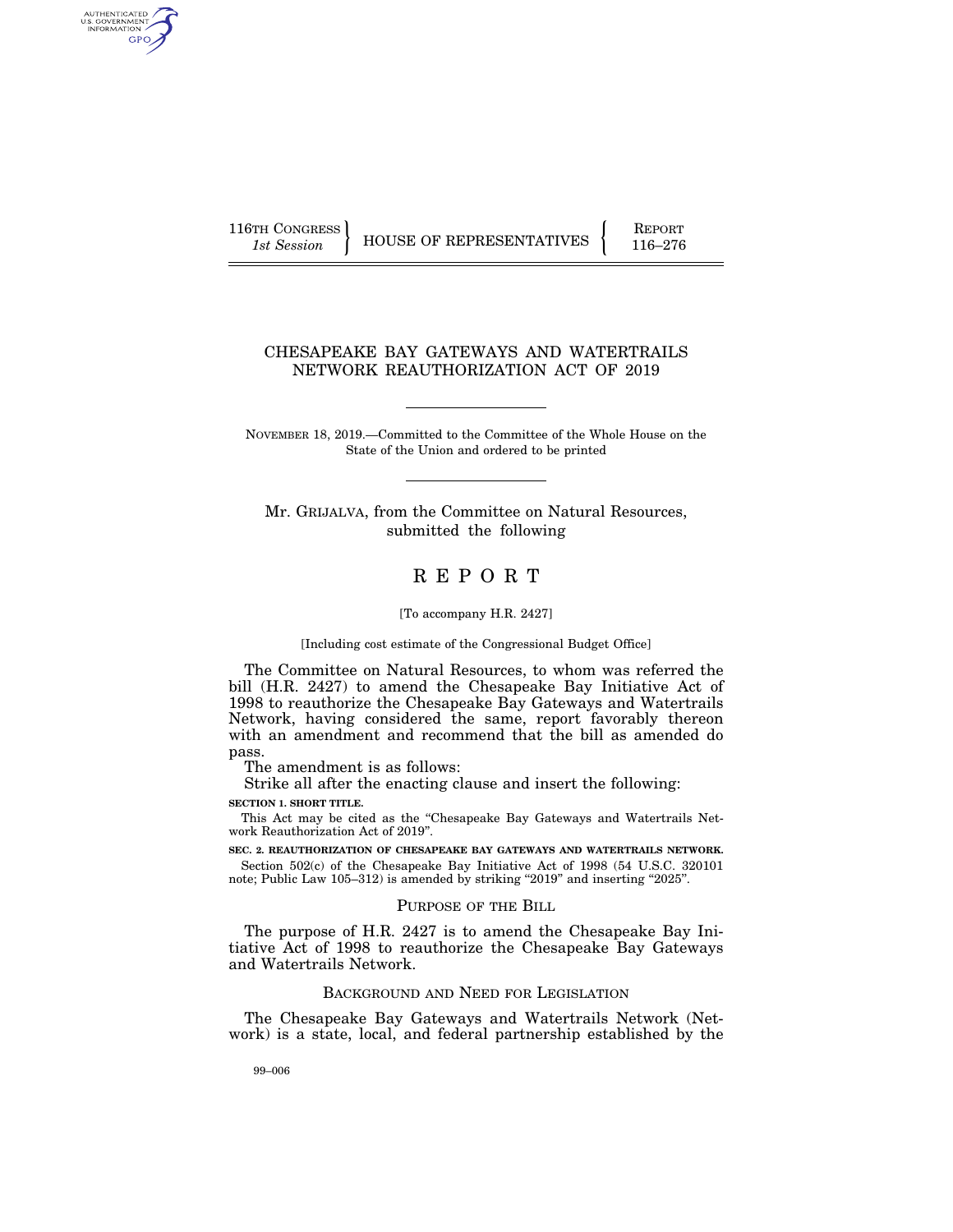Chesapeake Bay Initiative Act of  $1998<sup>1</sup>$  to help the National Park Service (NPS) and its partners connect people to the Chesapeake Bay and its tributaries. The Network is comprised of a system of more than 170 sites throughout the Chesapeake Bay Watershed that highlight historical interactions between people and the Chesapeake Bay area.

Since its establishment, the Network has been critical for expanding public access to the Chesapeake Bay and supports enhanced interpretation, education, youth employment, and recreation associated with the Chesapeake Bay and its tributaries.2 Of the 11,684 miles of shoreline in the Chesapeake Bay, 98% is privately owned 3—limiting opportunities for the public to enjoy and experience the region's natural, cultural, and historic resources.

H.R. 2427 seeks to ensure that this vital program continues to promote public access to the region by extending the authorization of the Chesapeake Bay Gateways and Watertrails Network from 2019 to 2025. The Network, originally authorized through 2003,4 has been reauthorized several times.<sup>5</sup>

#### COMMITTEE ACTION

H.R. 2427 was introduced on May 1, 2019, by Representative John Sarbanes (D–MD). The bill was referred solely to the House Committee on Natural Resources, and within the Committee to the Subcommittee on National Parks, Forests, and Public Lands. The Subcommittee held a hearing on the bill on May 22, 2019. On June 19, 2019, the Natural Resources Committee met to consider the bill. The Subcommittee was discharged by animous consent. Chair Raúl Grijalva (D–AZ) offered an amendment that was agreed to by voice vote. No additional amendments were offered, and the bill, as amended, was ordered favorably reported to the House of Representatives by voice vote.

#### **HEARINGS**

For the purposes of section 103(i) of H. Res. 6 of the 116th Congress—the following hearing was used to develop or consider H.R. 2427: legislative hearing by the Subcommittee on National Parks, Forests, and Public Lands held on May 22, 2019.

#### COMMITTEE OVERSIGHT FINDINGS AND RECOMMENDATIONS

Regarding clause  $2(b)(1)$  of rule X and clause  $3(c)(1)$  of rule XIII of the Rules of the House of Representatives, the Committee on Natural Resources' oversight findings and recommendations are reflected in the body of this report.

<sup>1</sup>Pub. L. No. 105–312, tit. V, 112 Stat. 2961 (1998). 2Press Release, Office of U.S. Sen. Mark R. Warner, Warner, Cardin, Delmarva Senators Call to Expand Chesapeake Bay Public Access (May 2, 2019), https://www.warner.senate.gov/public/ index.cfm/2019/5/warner-cardin-delmarva-senators-call-to-expand-chesapeake-bay-public-access. 3 *Chesapeake Gateways*, CHESAPEAKE CONSERVANCY, https://chesapeakeconservancy.org/what-

we-do/explore/find-your-chesapeake/chesapeake-gateways/ (last visited Oct. 24, 2019). 4Pub. L. No. 105–312, tit. V, § 502(c), 112 Stat. at 2963.

<sup>5</sup>*See* 54 U.S.C. § 320,101 note (collecting reauthorizations).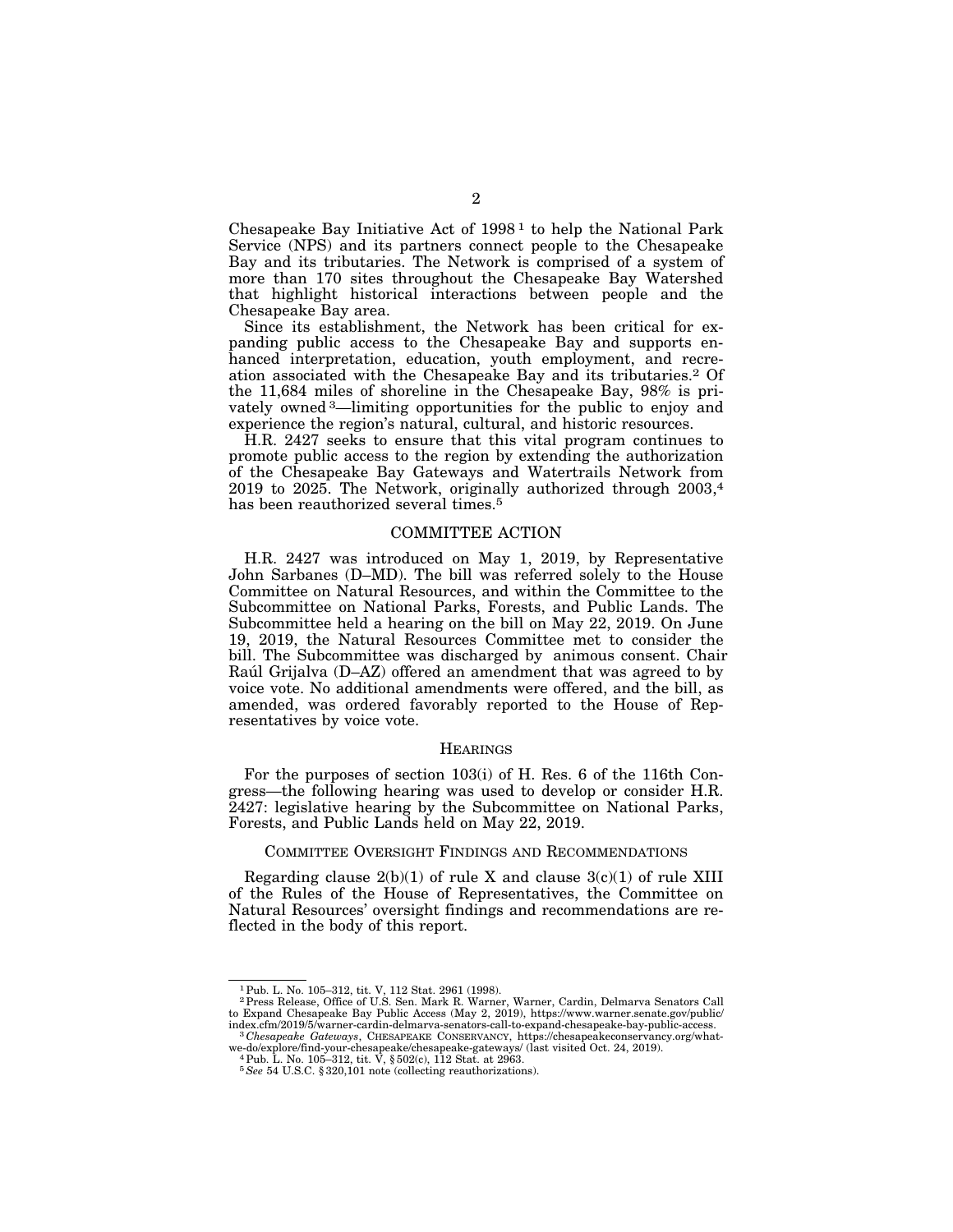### COMPLIANCE WITH HOUSE RULE XIII AND CONGRESSIONAL BUDGET ACT

1. *Cost of Legislation and the Congressional Budget Act*. With respect to the requirements of clause  $3(c)(2)$  and  $(3)$  of rule XIII of the Rules of the House of Representatives and sections 308(a) and 402 of the Congressional Budget Act of 1974, the Committee has received the following estimate for the bill from the Director of the Congressional Budget Office:

### U.S. CONGRESS, CONGRESSIONAL BUDGET OFFICE, *Washington, DC, June 28, 2019.*

Hon. RAÚL M. GRIJALVA, *Chairman, Committee on Natural Resources, House of Representatives, Washington, DC.* 

DEAR MR. CHAIRMAN: The Congressional Budget Office has prepared the enclosed cost estimate for H.R. 2427, the Chesapeake Bay Gateways and Watertrails Network Reauthorization Act of 2019.

If you wish further details on this estimate, we will be pleased to provide them. The CBO staff contact is David Hughes.

Sincerely,

### MARK P. HADLEY (For Phillip L. Swagel, Director).

Enclosure.

| H.R. 2427, Chesapeake Bay Gateways and Watertrails Network<br><b>Reauthorization Act of 2019</b><br>As ordered reported by the House Committee on Natural Resources on June 19, 2019 |      |                                     |                     |  |  |  |
|--------------------------------------------------------------------------------------------------------------------------------------------------------------------------------------|------|-------------------------------------|---------------------|--|--|--|
| By Fiscal Year, Millions of Dollars                                                                                                                                                  | 2019 | 2019-2024                           | 2019-2029<br>0<br>Ω |  |  |  |
| <b>Direct Spending (Outlays)</b>                                                                                                                                                     | 0    |                                     |                     |  |  |  |
| <b>Revenues</b>                                                                                                                                                                      | o    | o                                   |                     |  |  |  |
| Deficit Effect                                                                                                                                                                       | п    | n                                   |                     |  |  |  |
| <b>Spending Subject to</b><br><b>Appropriation (Outlays)</b>                                                                                                                         |      | 13                                  | 18                  |  |  |  |
| Statutory pay-as-you-go<br>procedures apply?                                                                                                                                         | No   | <b>Mandate Effects</b>              |                     |  |  |  |
| Increases on-budget deficits in any<br>of the four consecutive 10-year<br>periods beginning in 2030?                                                                                 | No.  | Contains intergovernmental mandate? | No                  |  |  |  |
|                                                                                                                                                                                      |      | Contains private-sector mandate?    | No                  |  |  |  |

H.R. 2427 would authorize the appropriation of \$3 million annually for the National Park Service's (NPS's) Chesapeake Bay Gateways and Watertrails Network grant program from 2020 through 2025. Under current law, that authorization expires at the end of 2019. In 2018 and 2019, the NPS allocated about \$2 million each year for the program. Assuming appropriation of the authorized amounts, CBO estimates that implementing H.R. 2427 would cost \$13 million over the 2019–2024 period and \$5 million after 2024.

The costs of the legislation (detailed in Table 1) fall within budget function 300 (natural resources and environment).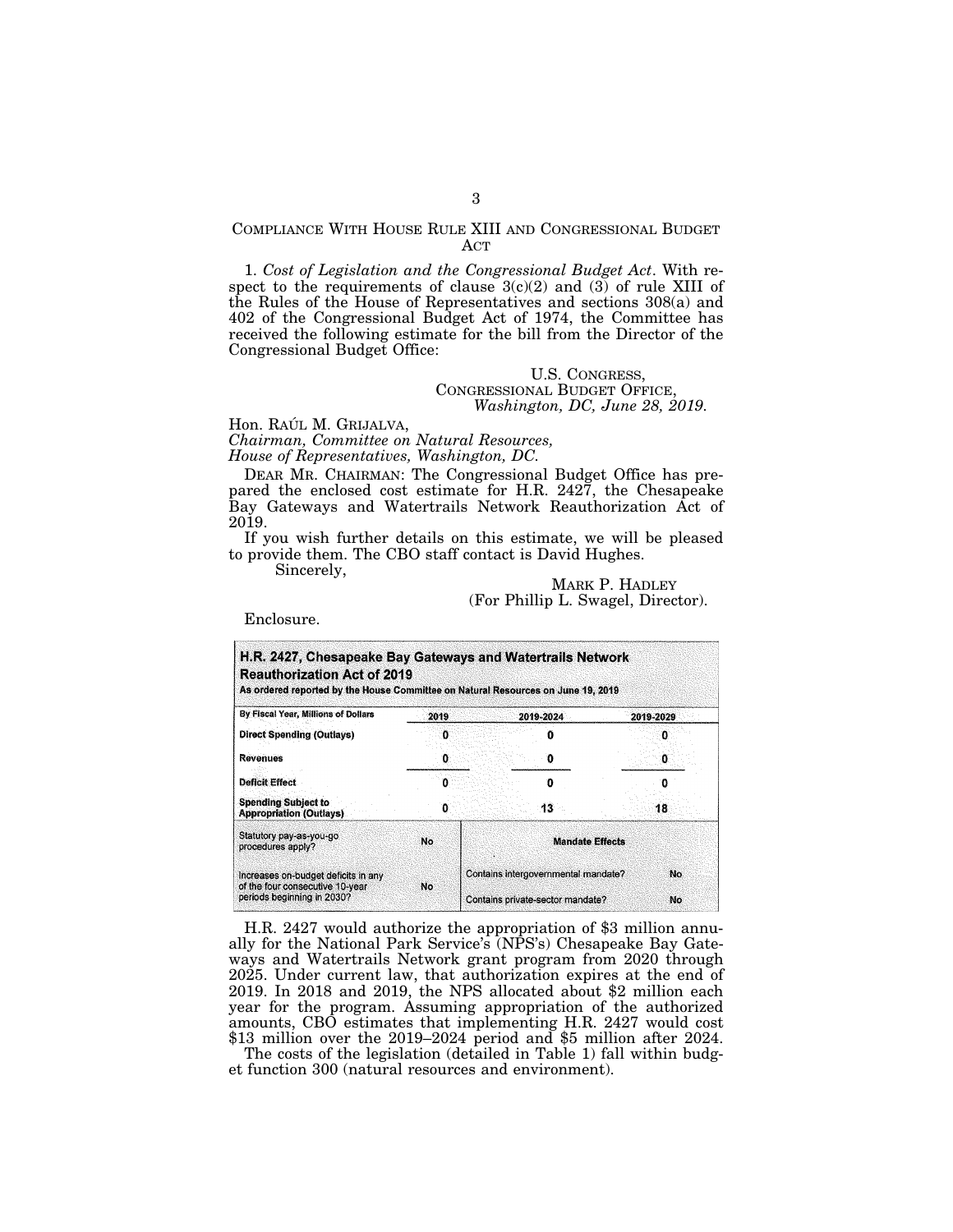TABLE 1.—ESTIMATED INCREASES IN SPENDING SUBJECT TO APPROPRIATION UNDER H.R. 2427

|               | By fiscal year, millions of dollars- |               |  |              |                          |  |               |  |  |
|---------------|--------------------------------------|---------------|--|--------------|--------------------------|--|---------------|--|--|
|               | 2019                                 |               |  |              | 2020 2021 2022 2023 2024 |  | 2019-<br>2024 |  |  |
| Authorization |                                      | $\frac{3}{2}$ |  | $\mathbf{3}$ | 3 3 3 3                  |  | 15<br>13      |  |  |

The CBO staff contact for this estimate is David Hughes. The estimate was reviewed by H. Samuel Papenfuss, Deputy Assistant Director for Budget Analysis.

2. *General Performance Goals and Objectives*. As required by clause 3(c)(4) of Rule XIII, the general performance goals and objectives of this bill is to amend the Chesapeake Bay Initiative Act of 1998 to reauthorize the Chesapeake Bay Gateways and Watertrails Network.

#### EARMARK STATEMENT

This bill does not contain any Congressional earmarks, limited tax benefits, or limited tariff benefits as defined under clause 9(e),  $9(f)$ , and  $9(g)$  of rule XXI of the Rules of the House of Representatives.

## UNFUNDED MANDATES REFORM ACT STATEMENT

#### This bill contains no unfunded mandates.

#### EXISTING PROGRAMS

This bill does not establish or reauthorize a program of the federal government known to be duplicative of another program. Such program was not included in any report from the Government Accountability Office to Congress pursuant to section 21 of Public Law 111—139. The Chesapeake Bay Gateways Network (CFDA No. 15.930) reauthorized by this bill is related and complementary to, but not duplicative of, the following program identified in the most recent Catalog of Federal Domestic Assistance published pursuant to 31 U.S.C. 6104: National Trails System Projects (CFDA No. 15.935).

#### APPLICABILITY TO LEGISLATIVE BRANCH

The Committee finds that the legislation does not relate to the terms and conditions of employment or access to public services or accommodations within the meaning of section 102(b)(3) of the Congressional Accountability Act.

### PREEMPTION OF STATE, LOCAL, OR TRIBAL LAW

Any preemptive effect of this bill over state, local, or tribal law is intended to be consistent with the bill's purposes and text and the Supremacy Clause of Article VI of the U.S. Constitution.

#### CHANGES IN EXISTING LAW MADE BY THE BILL, AS REPORTED

In compliance with clause 3(e) of rule XIII of the Rules of the House of Representatives, changes in existing law made by the bill, as reported, are shown as follows (existing law proposed to be omit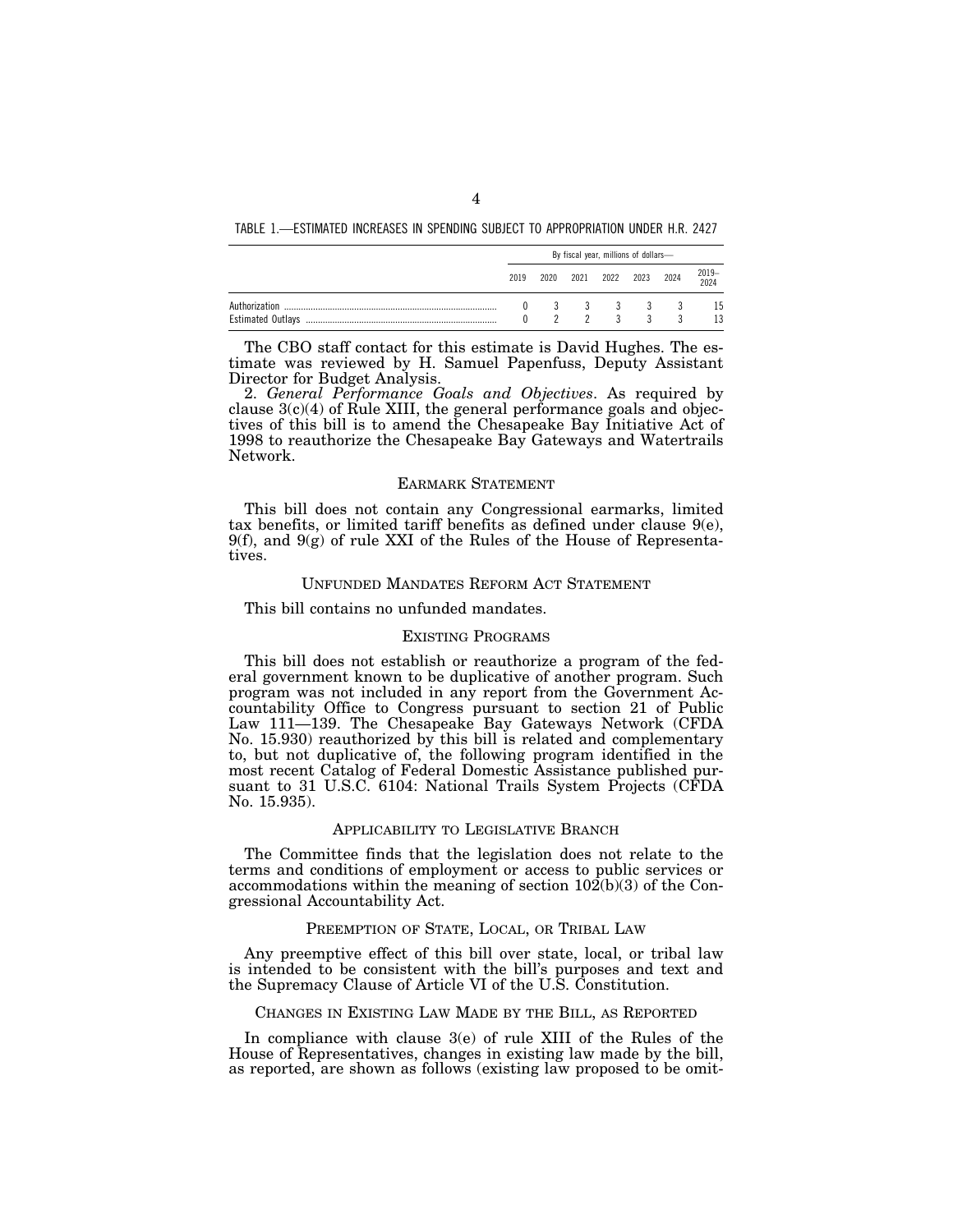ted is enclosed in black brackets, new matter is printed in italics, and existing law in which no change is proposed is shown in roman):

## **CHESAPEAKE BAY INITIATIVE ACT OF 1998**

\* \* \* \* \* \* \*

# **TITLE V—CHESAPEAKE BAY INITIATIVE**

\* \* \* \* \* \* \*

#### **SEC. 502. CHESAPEAKE BAY GATEWAYS AND WATERTRAILS.**

(a) CHESAPEAKE BAY GATEWAYS AND WATERTRAILS NETWORK.— (1) IN GENERAL.—The Secretary of the Interior (referred to in this section as the ''Secretary''), in cooperation with the Administrator of the Environmental Protection Agency (referred to in this section as the ''Administrator''), shall provide technical and financial assistance, in cooperation with other Federal agencies, State and local governments, nonprofit organizations, and the private sector—

(A) to identify, conserve, restore, and interpret natural, recreational, historical, and cultural resources within the Chesapeake Bay Watershed;

(B) to identify and utilize the collective resources as Chesapeake Bay Gateways sites for enhancing public education of and access to the Chesapeake Bay;

(C) to link the Chesapeake Bay Gateways sites with trails, tour roads, scenic byways, and other connections as determined by the Secretary;

(D) to develop and establish Chesapeake Bay Watertrails comprising water routes and connections to Chesapeake Bay Gateways sites and other land resources within the Chesapeake Bay Watershed; and

(E) to create a network of Chesapeake Bay Gateways sites and Chesapeake Bay Watertrails.

(2) COMPONENTS.—Components of the Chesapeake Bay Gateways and Watertrails Network may include—

(A) State or Federal parks or refuges;

(B) historic seaports;

(C) archaeological, cultural, historical, or recreational sites; or

(D) other public access and interpretive sites as selected by the Secretary.

(b) CHESAPEAKE BAY GATEWAYS GRANTS ASSISTANCE PROGRAM.— (1) IN GENERAL.—The Secretary, in cooperation with the Ad-

ministrator, shall establish a Chesapeake Bay Gateways Grants Assistance Program to aid State and local governments, local communities, nonprofit organizations, and the private sector in conserving, restoring, and interpreting important historic, cultural, recreational, and natural resources within the Chesapeake Bay Watershed.

(2) CRITERIA.—The Secretary, in cooperation with the Administrator, shall develop appropriate eligibility, prioritization, and review criteria for grants under this section.